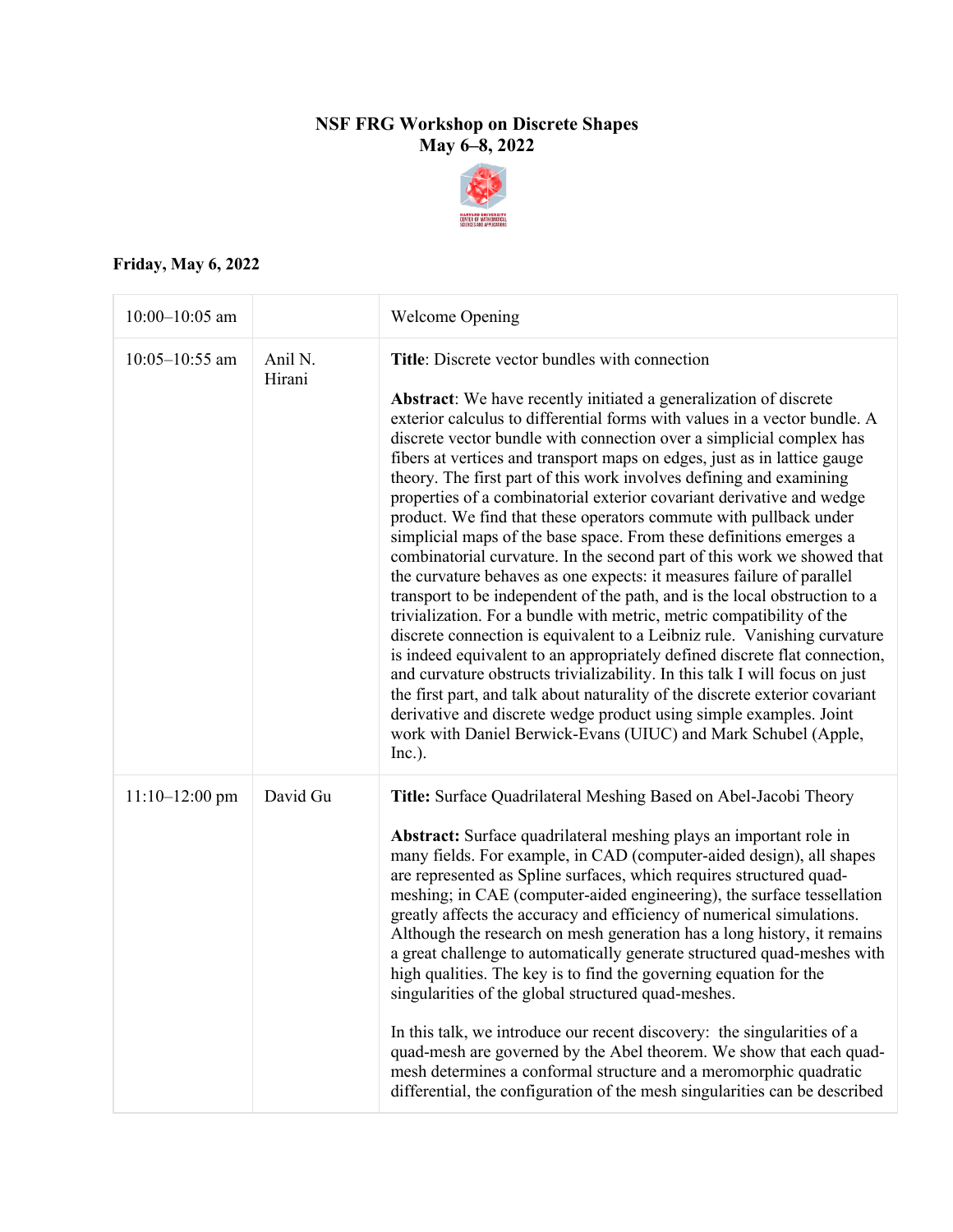|                  |                   | as the divisor of the differential. The quad-mesh divisor minus four<br>times of the divisor of a holomorphic one-form is principal and satisfies<br>the Abel theorem: its image under the Jacobi map is zero in the Jacobi<br>variety.<br>This leads to a rigorous and efficient algorithm for surface<br>structured quadrilateral meshing. After determining the singularities,<br>the metric induced by the quad-mesh can be computed using the<br>discrete Yambe flow, and the meromorphic quartic differential can be<br>constructed, the trajectories of the differentials give the quad-mesh. The<br>method can be applied directly for geometric modeling and<br>computational mechanics.                                                                                                              |
|------------------|-------------------|----------------------------------------------------------------------------------------------------------------------------------------------------------------------------------------------------------------------------------------------------------------------------------------------------------------------------------------------------------------------------------------------------------------------------------------------------------------------------------------------------------------------------------------------------------------------------------------------------------------------------------------------------------------------------------------------------------------------------------------------------------------------------------------------------------------|
| $12:00-2:00$ pm  | Lunch Break       |                                                                                                                                                                                                                                                                                                                                                                                                                                                                                                                                                                                                                                                                                                                                                                                                                |
| $2:00-2:50$ pm   | Justin<br>Solomon | Title: Geometry Processing with Volumes<br><b>Abstract:</b> Many algorithms in geometry processing are restricted to<br>two-dimensional surfaces represented as triangle meshes. Drawing<br>inspiration from simulation, medical imaging, and other application<br>domains, however, there is a substantial demand for geometry<br>processing algorithms targeted to volumes represented as tetrahedral<br>meshes or grids. In this talk, I will summarize some efforts in our<br>group to develop a geometry processing toolkit specifically for<br>volumes. Specifically, I will cover our recent work on hexahedral<br>remeshing via cuboid decomposition, volumetric correspondence, and<br>minimal surface computation via geometric measure theory.                                                      |
| $3:00 - 3:20$ pm | Oded Stein        | Title: Optimization for flip-free parametrization<br>Abstract: Parametrizations without flipped elements are desirable in a<br>variety of applications such as UV mapping and surface/volume<br>correspondence. Computing flip-free parametrizations can be<br>challenging, and there are many different approaches to the problem. In<br>this talk we will look at multiple strategies for flip-free parametrizations<br>that are based on the optimization of continuous energies. Due to the<br>nature of the problem, these energies are often nonconvex and<br>unbounded, which is a challenge for optimization methods. We will<br>also take a closer look at our recently developed method for computing<br>flip-free parametrizations using the Alternating Direction Method of<br>Multipliers (ADMM). |
| $3:20-4:00$ pm   | <b>Break</b>      |                                                                                                                                                                                                                                                                                                                                                                                                                                                                                                                                                                                                                                                                                                                                                                                                                |
| $4:00-4:50$ pm   | John Bowers       | Title: Koebe-Andre'ev-Thurston Packings via Flow<br>Abstract: Recently, Connelly and Gortler gave a novel proof of the<br>circle packing theorem for tangency packings by introducing a hybrid                                                                                                                                                                                                                                                                                                                                                                                                                                                                                                                                                                                                                 |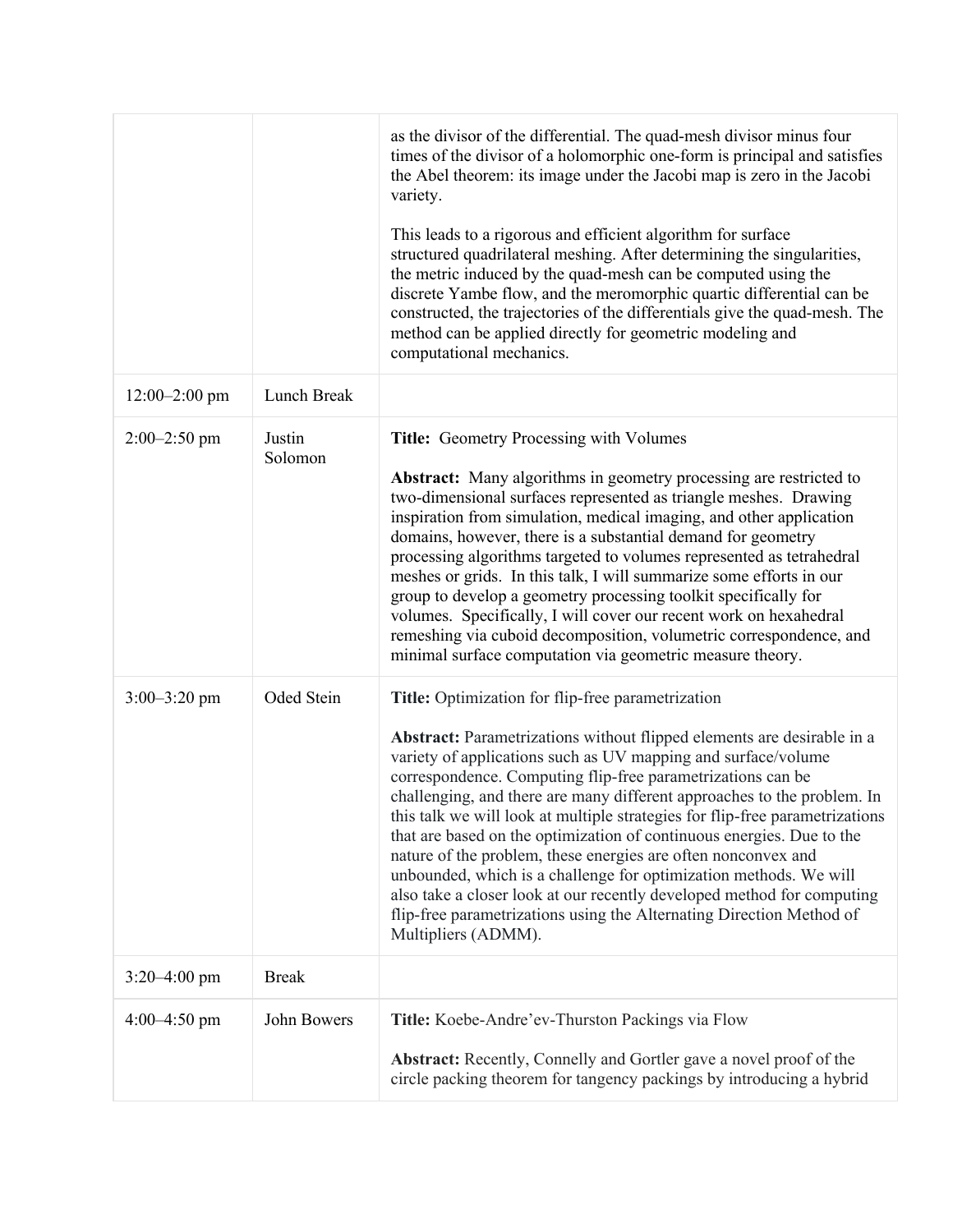|                  |        | combinatorial-geometric operation, flip-and-flow, that allows two<br>tangency packings whose contact graphs differ by a combinatorial edge<br>flip to be continuously deformed from one to the other while<br>maintaining tangencies across all of their common edges. Starting from<br>a canonical tangency circle packing with the desired number of circles a<br>finite sequence of flip-and-flow operations may be applied to obtain a<br>circle packing for any desired (proper) contact graph with the same<br>number of circles.<br>The full Koebe-Andre'ev-Thurston theorem generalizes the circle<br>packing theorem to allow for neighboring circles to overlap by angles |
|------------------|--------|-------------------------------------------------------------------------------------------------------------------------------------------------------------------------------------------------------------------------------------------------------------------------------------------------------------------------------------------------------------------------------------------------------------------------------------------------------------------------------------------------------------------------------------------------------------------------------------------------------------------------------------------------------------------------------------|
|                  |        | up to $\pi/2\$ . In this talk I will show that the Connelly-Gortler method<br>can be extended to allow for circles to overlap to angles up to \$\pi/2\$.<br>This results in a new proof of the general Koebe-Andre'ev-Thurston<br>theorem for disk patterns on $\mathbb{S}^2\$ as well as a numerical<br>algorithm for computing them. The proof involves generalizing a notion<br>of convexity for circle polyhedra that was recently used to prove the<br>global rigidity of certain circle packings, which is then used to show<br>that all convex circle polyhedra are infinitesimally rigid, a result of<br>independent interest.                                              |
| $5:00 - 5:30$ pm | Movies | "conform!" & "Koebe polyhedra"                                                                                                                                                                                                                                                                                                                                                                                                                                                                                                                                                                                                                                                      |

## **Saturday, May 7, 2022**

| $9:30-10:20$ am    | Alexander<br>Bobenko | <b>Title:</b> The Bonnet problem: Is a surface characterized by its metric<br>and curvatures?<br><b>Abstract:</b> We consider a classical problem in differential geometry,<br>known as the Bonnet problem, whether a surface is characterized by a<br>metric and mean curvature function. Generically, the answer is yes.<br>Special cases when it is not the case are classified. In particular, we<br>explicitly construct a pair of immersed tori that are related by a mean<br>curvature preserving isometry. This resolves a longstanding open<br>problem on whether the metric and mean curvature function<br>determine a unique compact surface. Discrete differential geometry is<br>used to find crucial geometric properties of surfaces. This is a joint<br>work with Tim Hoffmann and Andrew Sageman-Furnas |
|--------------------|----------------------|--------------------------------------------------------------------------------------------------------------------------------------------------------------------------------------------------------------------------------------------------------------------------------------------------------------------------------------------------------------------------------------------------------------------------------------------------------------------------------------------------------------------------------------------------------------------------------------------------------------------------------------------------------------------------------------------------------------------------------------------------------------------------------------------------------------------------|
| $10:20 - 11:00$ am | <b>Break</b>         |                                                                                                                                                                                                                                                                                                                                                                                                                                                                                                                                                                                                                                                                                                                                                                                                                          |
| $11:00-11:50$ am   | Miri Ben Chen        | Title: Surface Multigrid via Intrinsic Prolongation<br><b>Abstract:</b> The solution of a linear system is a required ingredient in<br>many geometry processing applications, and multigrid methods are<br>among the most efficient solution techniques. However, due to the<br>unstructured nature of triangle meshes, mapping functions between                                                                                                                                                                                                                                                                                                                                                                                                                                                                        |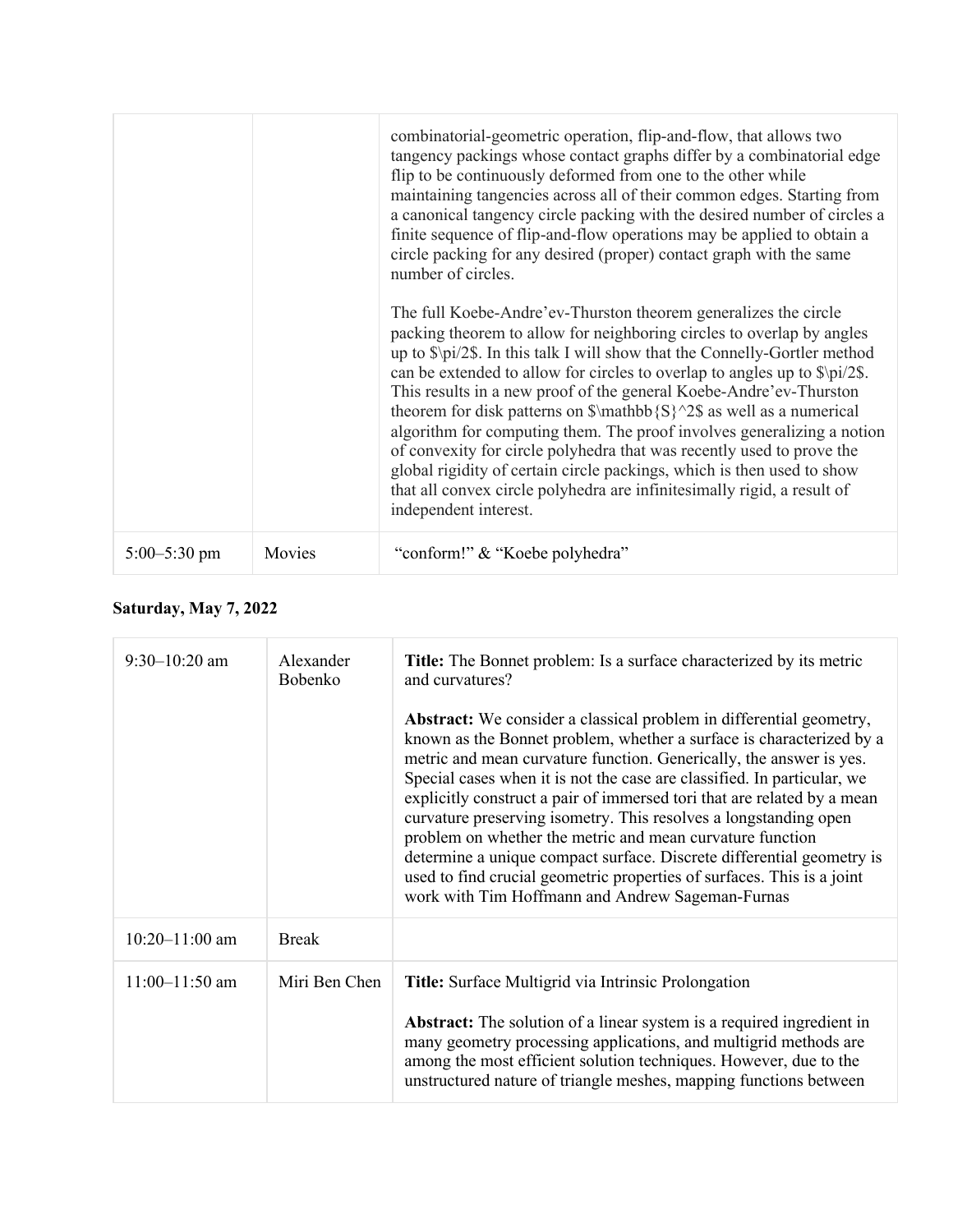|                   |                       | different multigrid levels is challenging. In this talk I will present our<br>recent work that uses an intrinsic prolongation operator as the main<br>building block in a multigrid solver for curved triangle meshes. Our<br>solver can be used as a black-box in any triangle-mesh based system<br>that requires a linear solve, and leads to order of magnitude time-<br>efficiency improvement compared to direct solvers.                                                                                                                                                                                                                                                                                                                                                                                                                                                                                                                                                                                                                                                                                                                                                                                                                                                                                                                                                                                                                                                                                                                                                       |
|-------------------|-----------------------|--------------------------------------------------------------------------------------------------------------------------------------------------------------------------------------------------------------------------------------------------------------------------------------------------------------------------------------------------------------------------------------------------------------------------------------------------------------------------------------------------------------------------------------------------------------------------------------------------------------------------------------------------------------------------------------------------------------------------------------------------------------------------------------------------------------------------------------------------------------------------------------------------------------------------------------------------------------------------------------------------------------------------------------------------------------------------------------------------------------------------------------------------------------------------------------------------------------------------------------------------------------------------------------------------------------------------------------------------------------------------------------------------------------------------------------------------------------------------------------------------------------------------------------------------------------------------------------|
| $12:00 - 2:00$ pm | Lunch Break           |                                                                                                                                                                                                                                                                                                                                                                                                                                                                                                                                                                                                                                                                                                                                                                                                                                                                                                                                                                                                                                                                                                                                                                                                                                                                                                                                                                                                                                                                                                                                                                                      |
| $2:00 - 2:50$ pm  | <b>Steven Gortler</b> | Title: Reconstructing configurations and graphs from unlabeled<br>distance measurements<br>Abstract: Place a configuration of n points (vertices) generically in<br>R^d. Measure the Euclidean lengths of m point-pairs (edges). When<br>is the underlying graph determined by these \$m\$ numbers (up to<br>isomorphism)? When is the point configuration determined by these<br>\$m\$ numbers (up to congruence)? This question is motivated by a<br>number of inverse problem applications. In this talk, I will review<br>what is known about this question.                                                                                                                                                                                                                                                                                                                                                                                                                                                                                                                                                                                                                                                                                                                                                                                                                                                                                                                                                                                                                     |
| $3:00 - 3:20$ pm  | Bohan Zhou            | Title: Efficient and Exact Multimarginal Optimal Transport with<br>Pairwise Costs<br><b>Abstract:</b> Optimal transport has profound and wide applications<br>since its introduction in 1781 by Monge. Thanks to the Benamou-<br>Brenier formulation, it provides a meaningful functional in the image<br>science like image and shape registrations. However, exact<br>computation through LP or PDE is in general not practical in large<br>scale, while the popular entropy-regularized method introduces<br>additional diffusion noise, deteriorating shapes and boundaries. Until<br>the recent work [Jacobs and Leger, A Fast Approach to Optimal<br>Transport: the back-and-forth method, Numerische Mathematik,<br>2020], solving OT in a both accurate and fast fashion finally becomes<br>possible. Multiple marginal optimal transport is a natural extension<br>from OT but has its own interest and is in general more<br>computationally expensive. The entropy method suffers from both<br>diffusion noise and high dimensional computational issues. In this<br>work with Matthew Parno, we extend from two marginals to multiple<br>marginals, on a wide class of cost functions when those marginals<br>have a graph structure. This new method is fast and does not<br>introduce diffusion. As a result, the new proposed method can be<br>used in many fields those require sharp boundaries. If time allows, we<br>will illustrate by examples the faithful joint recover via MMOT of<br>images with sharp boundaries, with applications on sea ice prediction. |
| $3:20-4:00$ pm    | <b>Break</b>          |                                                                                                                                                                                                                                                                                                                                                                                                                                                                                                                                                                                                                                                                                                                                                                                                                                                                                                                                                                                                                                                                                                                                                                                                                                                                                                                                                                                                                                                                                                                                                                                      |